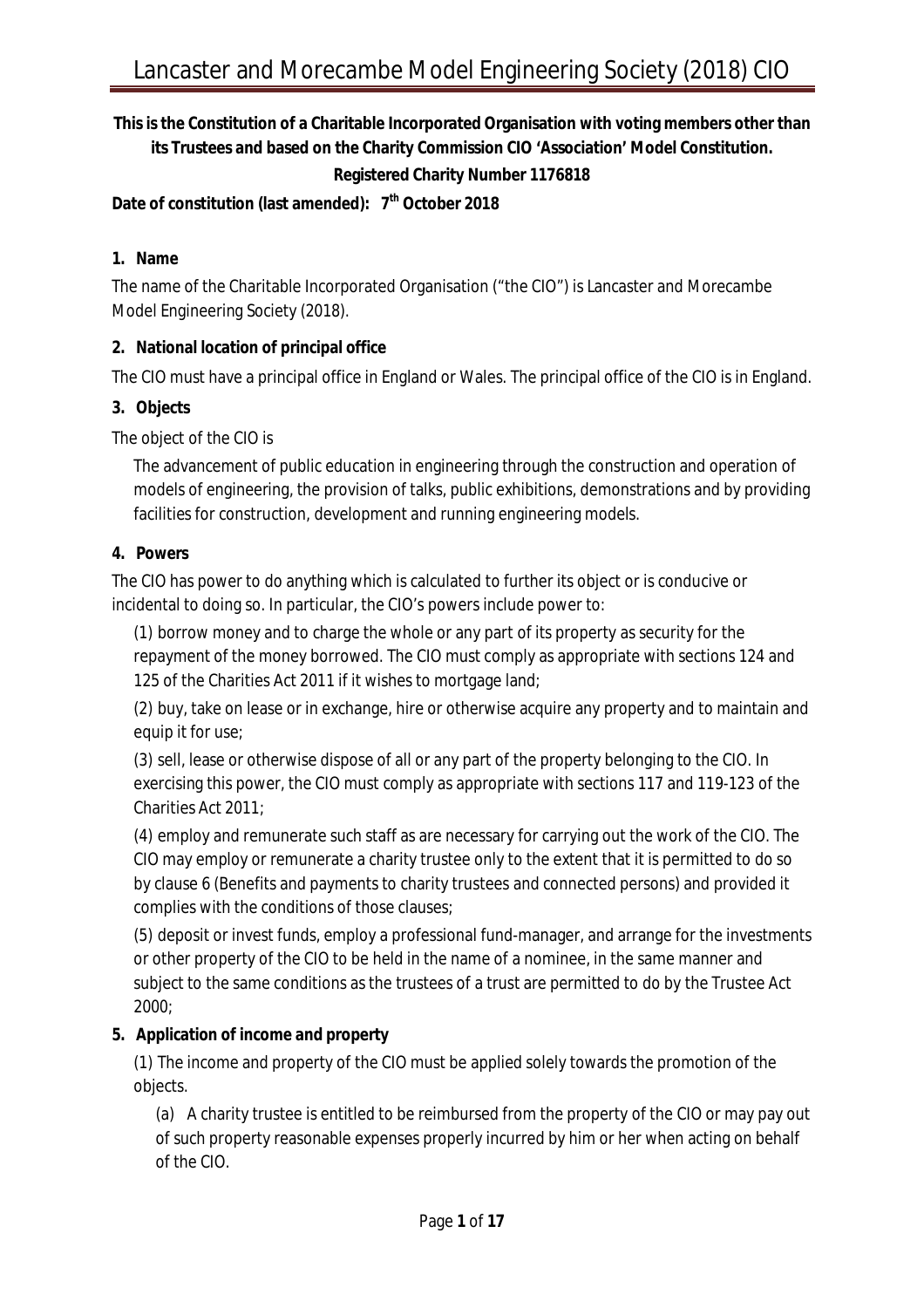(b) A charity trustee may benefit from trustee indemnity insurance cover purchased at the CIO's expense in accordance with, and subject to the conditions in, section 189 of the Charities Act 2011.

(2) None of the income or property of the CIO may be paid or transferred directly or indirectly by way of dividend, bonus or otherwise by way of profit to any member of the CIO. This does not prevent a member who is not also a charity trustee receiving:

- (a) a benefit from the CIO as a beneficiary of the CIO;
- (b) reasonable and proper remuneration for any goods or services supplied to the CIO.

(3) Nothing in this clause shall prevent a charity trustee or connected person receiving any benefit or payment which is authorised by Clause 6.

- **6. Benefits and payments to charity trustees and connected persons** 
	- (1) General provisions

No charity trustee or connected person may:

- (a) buy or receive any goods or services from the CIO on terms preferential to those applicable to members of the public;
- (b) sell goods, services, or any interest in land to the CIO;
- (c) be employed by, or receive any remuneration from, the CIO;
- (d) receive any other financial benefit from the CIO;

unless the payment or benefit is permitted by sub-clause (2) of this clause, or authorised by the court or the prior written consent of the Charity Commission ("the Commission"). In this clause, a "financial benefit" means a benefit, direct or indirect, which is either money or has a monetary value.

(2) Scope and powers permitting trustees' or connected persons' benefits

(a) A charity trustee or connected person may receive a benefit from the CIO as a beneficiary provided that it is available generally to the beneficiaries of the CIO.

(b) A charity trustee or connected person may enter into a contract for the supply of services, or of goods that are supplied in connection with the provision of services, to the CIO where that is permitted in accordance with, and subject to the conditions in, section 185 to 188 of the Charities Act 2011.

(c) Subject to sub-clause (3) of this clause a charity trustee or connected person may provide the CIO with goods that are not supplied in connection with services provided to the CIO by the charity trustee or connected person.

(d) A charity trustee or connected person may receive interest on money lent to the CIO at a reasonable and proper rate which must be not more than the Bank of England bank rate (also known as the base rate).

(e) A charity trustee or connected person may receive rent for premises let by the trustee or connected person to the CIO. The amount of the rent and the other terms of the lease must

be reasonable and proper. The charity trustee concerned must withdraw from any meeting at which such a proposal or the rent or other terms of the lease are under discussion.

(f) A charity trustee or connected person may take part in the normal trading and fundraising activities of the CIO on the same terms as members of the public.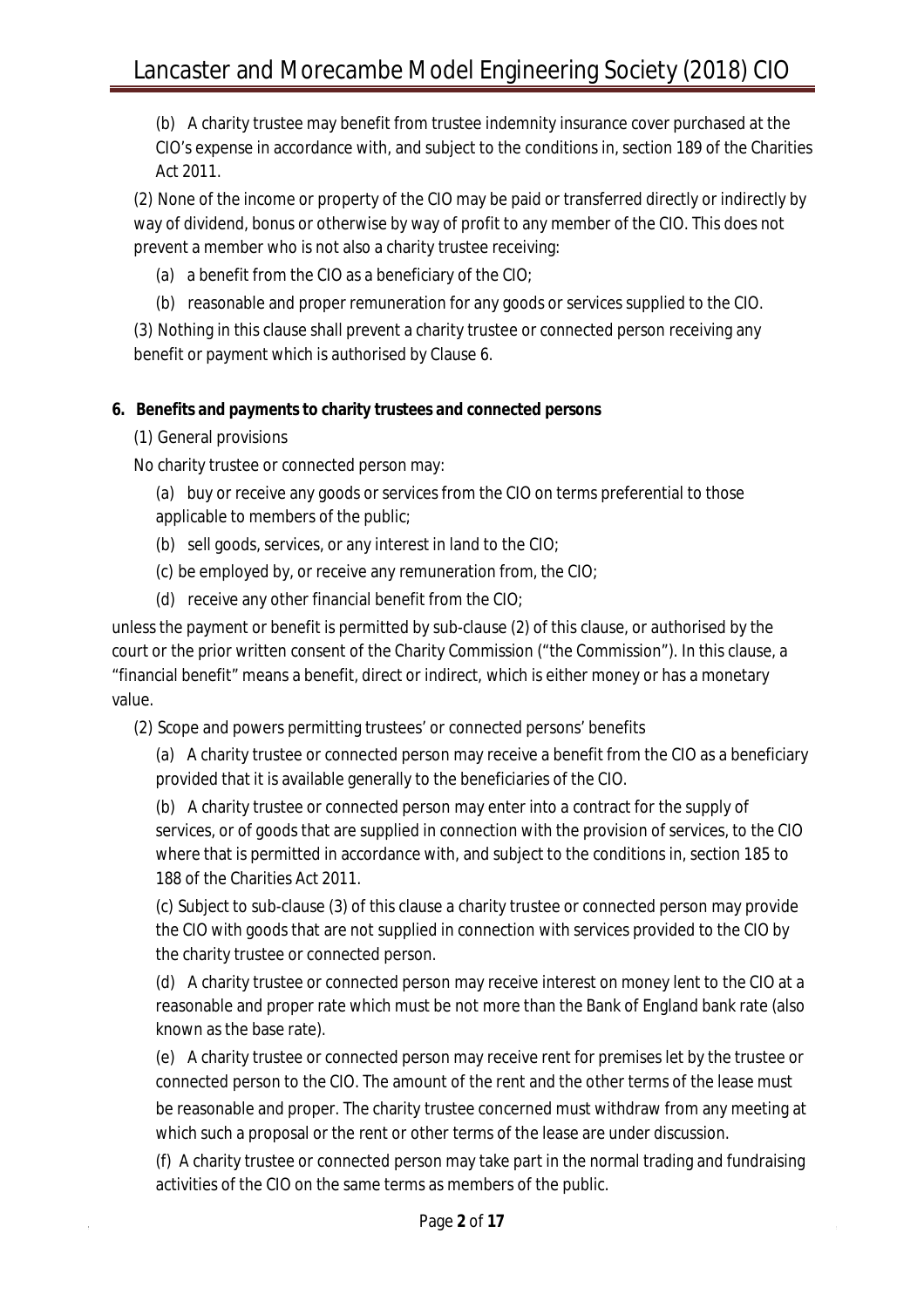(3) Payment for supply of goods only - controls

The CIO and its charity trustees may only rely upon the authority provided by sub-clause (2)(c) of this clause if each of the following conditions is satisfied:

(a) The amount or maximum amount of the payment for the goods is set out in a written agreement between the CIO and the charity trustee or connected person supplying the goods ("the supplier").

(b) The amount or maximum amount of the payment for the goods does not exceed what is reasonable in the circumstances for the supply of the goods in question.

(c) The other charity trustees are satisfied that it is in the best interests of the CIO to contract with the supplier rather than with someone who is not a charity trustee or connected person. In reaching that decision the charity trustees must balance the advantage of contracting with a charity trustee or connected person against the disadvantages of doing so.

(d) The supplier is absent from the part of any meeting at which there is discussion of the proposal to enter into a contract or arrangement with him or her or it with regard to the supply of goods to the CIO.

(e) The supplier does not vote on any such matter and is not to be counted when calculating whether a quorum of charity trustees is present at the meeting.

- (f) The reason for their decision is recorded by the charity trustees in the minute book.
- (g) A majority of the charity trustees then in office are not in receipt of remuneration or payments authorised by clause 6.
- (4) In sub-clauses (2) and (3) of this clause:
	- (a) "the CIO" includes any company in which the CIO:
		- (i) holds more than 50% of the shares; or
		- (ii) controls more than 50% of the voting rights attached to the shares; or
		- (iii) has the right to appoint one or more directors to the board of the company;
	- (b) "connected person" includes any person within the definition set out in clause 30 (Interpretation).

**7 Conflicts of interest and conflicts of loyalty** 

A charity trustee must:

(1) declare the nature and extent of any interest, direct or indirect, which he or she has in a proposed transaction or arrangement with the CIO or in any transaction or arrangement entered into by the CIO which has not previously been declared; and

(2) absent himself or herself from any discussions of the charity trustees in which it is possible that a conflict of interest will arise between his or her duty to act solely in the interests of the CIO and any personal interest (including but not limited to any financial interest).

Any charity trustee absenting himself or herself from any discussions in accordance with this clause must not vote or be counted as part of the quorum in any decision of the charity trustees on the matter.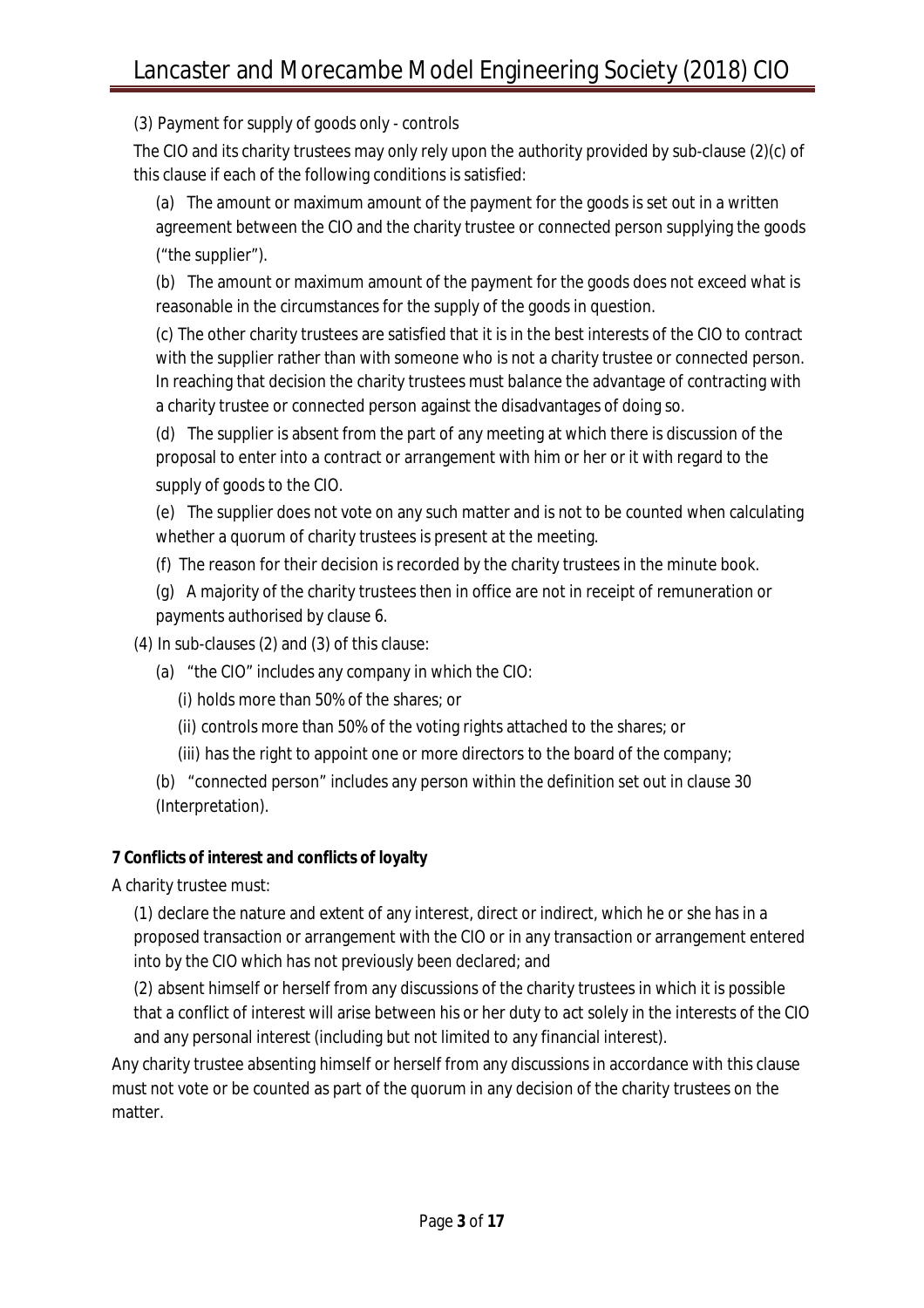## **8. Liability of members to contribute to the assets of the CIO if it is wound up**

If the CIO is wound up, the members of the CIO have no liability to contribute to its assets and no personal responsibility for settling its debts and liabilities.

## **9. Membership of the CIO**

(1) **Admission of new members** 

(a) Eligibility

(i) Membership of the CIO is open to anyone who is interested in furthering its purposes, and who, by applying for membership, has indicated his or her or its agreement to become a member and acceptance of the duty of members set out in sub-clause (3) of this clause.

A member must be an individual person and not a corporate body or organisation.

(b) Admission procedure

The charity trustees:

(i) may require applications for membership to be made in any reasonable way that they decide;

(ii) shall, if they approve an application for membership, notify the applicant of their decision within 21 days;

(iii) may refuse an application for membership if they believe that it is in the best interests of the CIO for them to do so;

(iv) shall, if they decide to refuse an application for membership, give the applicant their reasons for doing so, within 21 days of the decision being taken, and give the applicant the opportunity to appeal against the refusal; and

(v) shall give fair consideration to any such appeal, and shall inform the applicant of their decision, but any decision to confirm refusal of the application for membership shall be final.

(2) **Transfer of membership** 

Membership of the CIO cannot be transferred to anyone else.

(3) **Duty of members** 

It is the duty of each member of the CIO to exercise his or her powers as a member of the CIO in the way he or she decides in good faith would be most likely to further the purposes of the CIO.

(4) **Termination of membership** 

- (a) Membership of the CIO comes to an end if:
	- (i) the member dies; or
	- (ii) the member sends a notice of resignation to the charity trustees; or

(iii) any sum of money owed by the member to the CIO is not paid in full within six months of its falling due; or

(iv) the charity trustees decide that it is in the best interests of the CIO that the member in question should be removed from membership, and pass a resolution to that effect.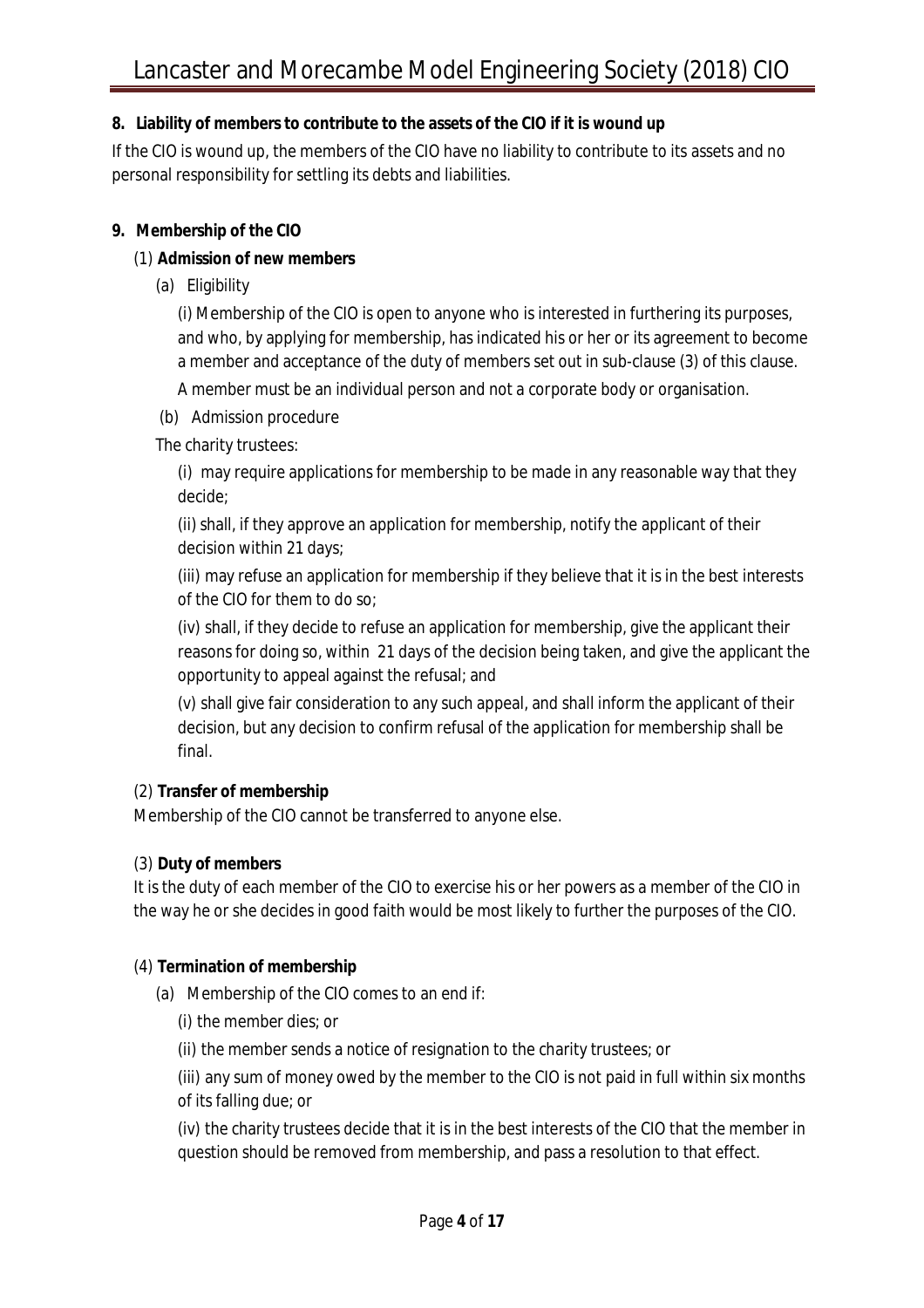(b) Before the charity trustees take any decision to remove someone from membership of the CIO they must:

(i) inform the member of the reasons why it is proposed to remove him, her or it from membership;

(ii) give the member at least 21 clear days notice in which to make representations to the charity trustees as to why he, she or it should not be removed from membership;

(iii) at a duly constituted meeting of the charity trustees, consider whether or not the member should be removed from membership;

(iv) consider at that meeting any representations which the member makes as to why the member should not be removed; and

(v) allow the member, or the member's representative, to make those representations in person at that meeting, if the member so chooses.

(5) **Membership fees** 

The CIO may require members to pay reasonable membership fees to the CIO.

(6) **Informal or associate (non-voting) membership** 

(a) The charity trustees may create associate or other classes of non-voting membership, and may determine the rights and obligations of any such members (including payment of membership fees), and the conditions for admission to, and termination of membership of any such class of members.

(b) Other references in this constitution to "members" and "membership" do not apply to non-voting members, and non-voting members do not qualify as members for any purpose under the Charities Acts, General Regulations or Dissolution Regulations.

## **10. Members' decisions**

## (1) **General provisions**

Except for those decisions that must be taken in a particular way as indicated in sub-clause (4) of this clause, decisions of the members of the CIO may be taken either by vote at a general meeting as provided in sub-clause (2) of this clause or by written resolution as provided in sub- clause (3) of this clause.

## (2) **Taking ordinary decisions by vote**

Subject to sub-clause (4) of this clause, any decision of the members of the CIO may be taken by means of a resolution at a general meeting. Such a resolution may be passed by a simple majority of votes cast at the meeting including proxy votes.

(3) **Taking ordinary decisions by written resolution without a general meeting** 

(a) Subject to sub-clause (4)of this clause, a resolution in writing agreed by a simple majority of all the members who would have been entitled to vote upon it had it been proposed at a general meeting shall be effective, provided that:

(i) a copy of the proposed resolution has been sent to all the members eligible to vote; and

(ii) a simple majority of members has signified its agreement to the resolution in a document or documents which are received at the principal office within the period of 28 days beginning with the circulation date. The document signifying a member's agreement must be authenticated by their signature, by a statement of their identify accompanying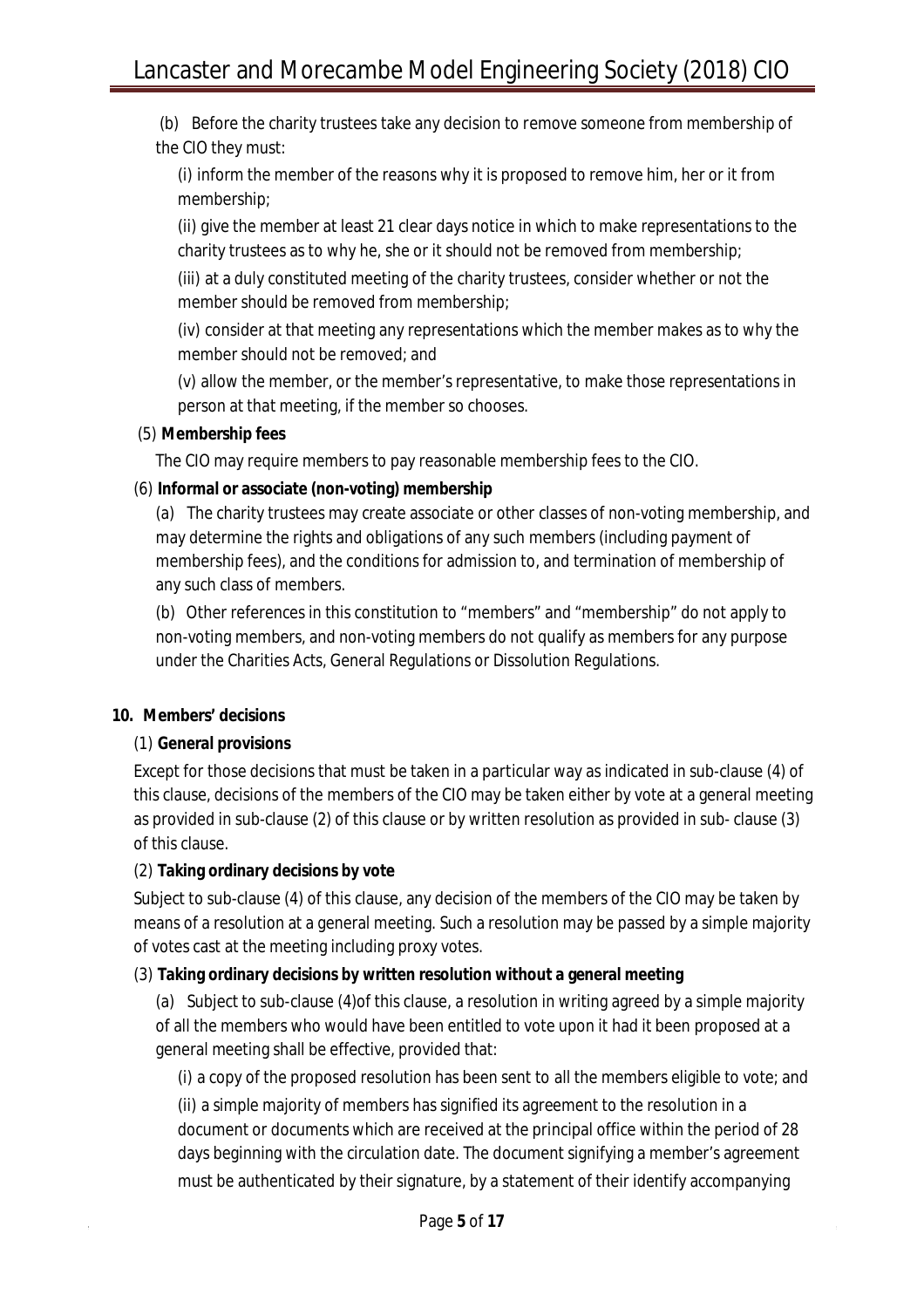the document, or in such other manner as the CIO has specified.

(b) The resolution in writing may comprise several copies to which one or more members has signified their agreement.

(c) Eligibility to vote on the resolution is limited to members who are members of the CIO on the date when the proposal is first circulated in accordance with paragraph (a) above.

(d) Not less than 10% of the members of the CIO may request the charity trustees to make a proposal for decision by the members.

(e) The charity trustees must within 21 days of receiving such a request comply with it if:

(i) The proposal is not frivolous or vexatious, and does not involve the publication of defamatory material;

(ii) The proposal is stated with sufficient clarity to enable effect to be given to it if it is agreed by the members; and

(iii) Effect can lawfully be given to the proposal if it is so agreed.

 (f) Sub-clauses (a) to (c) of this clause apply to a proposal made at the request of members. (4) **Decisions that must be taken in a particular way** 

(a) Any decision to remove a trustee must be taken in accordance with clause 15(2) of this constitution.

(b) Any decision to amend this constitution must be taken in accordance with clause 28 of this constitution (Amendment of Constitution).

(c) Any decision to wind up or dissolve the CIO must be taken in accordance with clause 29 of this constitution (Voluntary winding up or dissolution). Any decision to amalgamate or transfer the undertaking of the CIO to one or more other CIOs must be taken in accordance with the provisions of the Charities Act 2011.

## **11. General meetings of members**

(1) **Types of general meeting** 

There must be an annual general meeting (AGM) of the members of the CIO. The first AGM must be held within 18 months of the registration of the CIO, and subsequent AGMs must be held at intervals of not more than 15 months. The AGM must receive the annual statement of accounts (duly audited or examined where applicable) and the trustees' annual report, and must elect trustees as required under clause 13.

Other general meetings of the members of the CIO may be held at any time.

All general meetings must be held in accordance with the following provisions.

(2) **Calling general meetings** 

(a) The charity trustees :

(i) must call the annual general meeting of the members of the CIO in accordance with subclause (1) of this clause, and identify it as such in the notice of the meeting; and

(ii) may call any other general meeting of the members at any time.

(b) The charity trustees must, within 21 days, call a general meeting of the members of the CIO if:

(i) they receive a request to do so from at least 15% of the members of the CIO; and

(ii) the request states the general nature of the business to be dealt with at the meeting, and is authenticated by the member(s) making the request.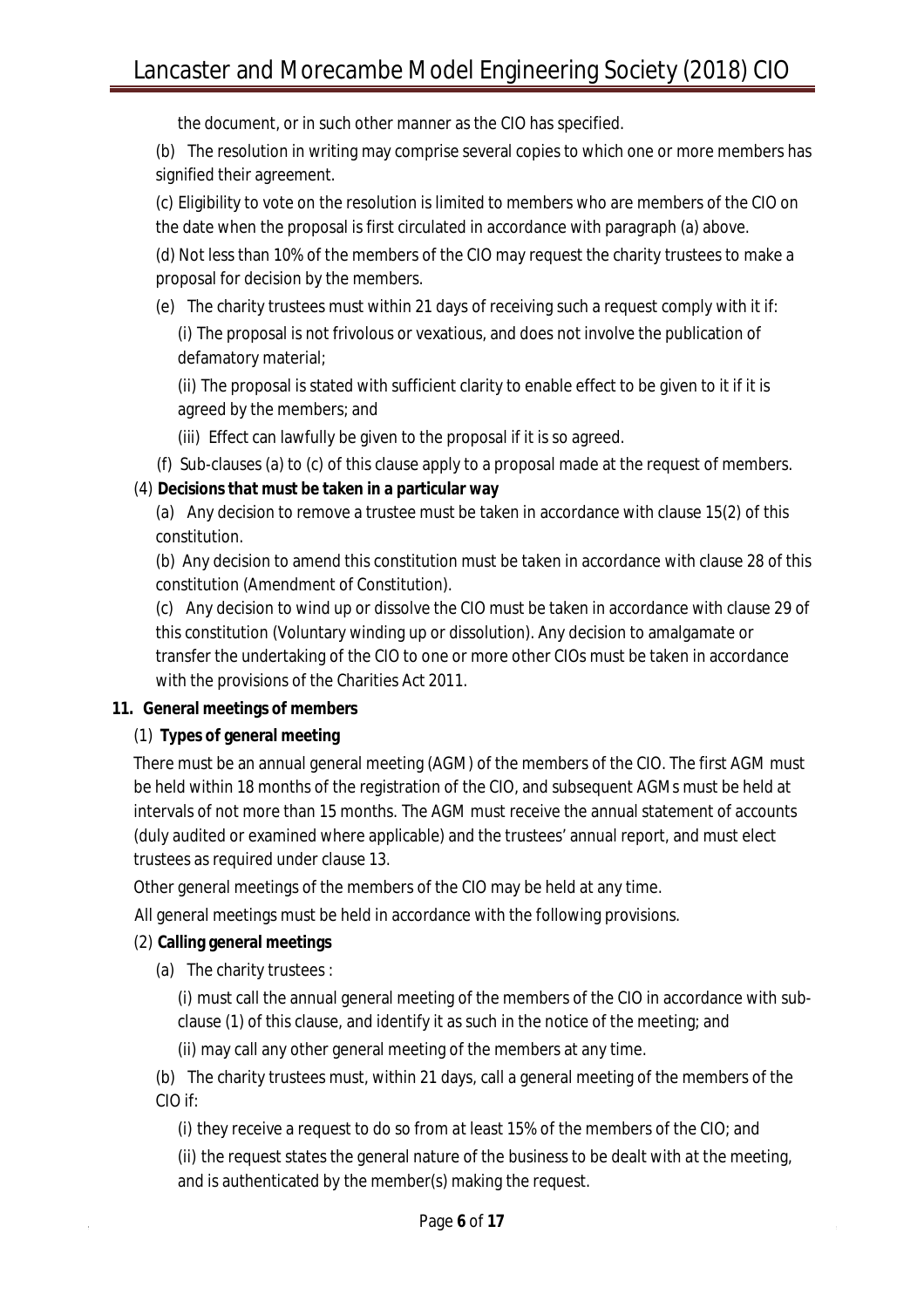(c) If, at the time of any such request, there has not been any general meeting of the members of the CIO for more than 12 months, then sub-clause (b)(i) of this clause shall have effect as if 5% were substituted for 15%.

(d) Any such request may include particulars of a resolution that may properly be proposed, and is intended to be proposed, at the meeting.

(e) A resolution may only properly be proposed if it is lawful, and is not defamatory, frivolous or vexatious.

(f) Any general meeting called by the charity trustees at the request of the members of the CIO must be held within 28 days from the date on which it is called.

(g) If the charity trustees fail to comply with this obligation to call a general meeting at the request of its members, then the members who requested the meeting may themselves call a general meeting.

(h) A general meeting called in this way must be held not more than 3 months after the date when the members first requested the meeting.

(i) The CIO must reimburse any reasonable expenses incurred by the members calling a general meeting by reason of the failure of the charity trustees to duly call the meeting, but the CIO shall be entitled to be indemnified by the charity trustees who were responsible for such failure.

(3) **Notice of general meetings** 

(a) The charity trustees, or, as the case may be, the relevant members of the CIO, must give at least 14 clear days notice of any general meeting to all of the members, and to any charity trustee of the CIO who is not a member.

(b) if it is agreed by not less than 90% of all members of the CIO, any resolution may be proposed and passed at the meeting even though the requirements of sub-clause (3)(a) of this clause have not been met. This sub-clause does not apply where a specified period of notice is strictly required by another clause in this constitution, by the Charities Act 2011 or by the General Regulations.

(c) The notice of any general meeting must:

(i) state the time and date of the meeting:

(ii) give the address at which the meeting is to take place;

(iii) give particulars of any resolution which is to be moved at the meeting, and of the general nature of any other business to be dealt with at the meeting; and

(iv) if a proposal to alter the constitution of the CIO is to be considered at the meeting, include the text of the proposed alteration;

(v) include, with the notice for the AGM, the annual statement of accounts and trustees' annual report, details of persons standing for election or re election as trustee, or where allowed under clause 22 (Use of electronic communication), details of where the information may be found on the CIO's website.

(d) Proof that an envelope containing a notice was properly addressed, prepaid and posted; or that an electronic form of notice was properly addressed and sent, shall be conclusive evidence that the notice was given. Notice shall be deemed to be given 48 hours after it was posted or sent.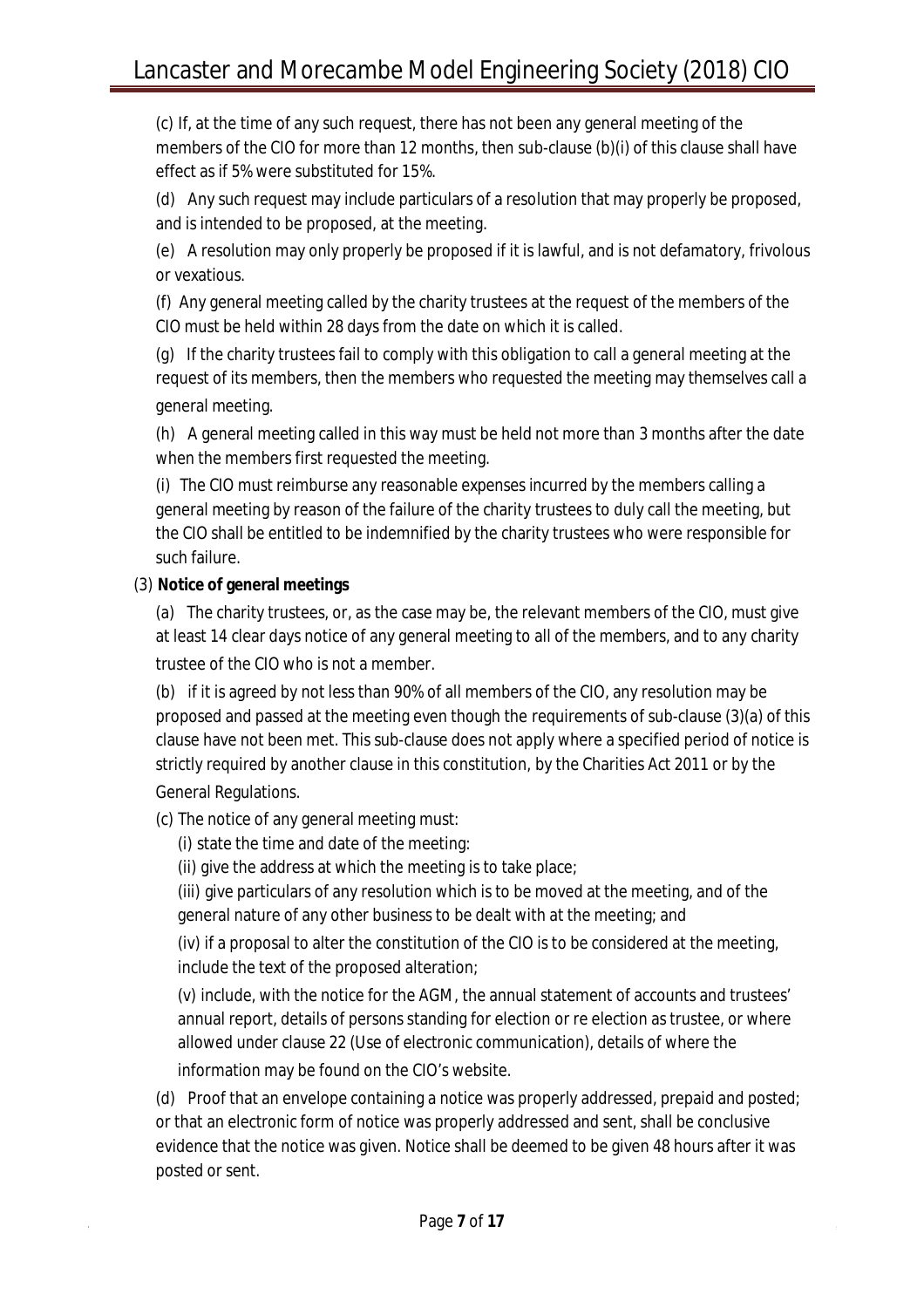(e) The proceedings of a meeting shall not be invalidated because up to 10% of members who were entitled to receive notice of the meeting did not receive it because of accidental omission by the ClO.

(4) **Chairing of general meetings** 

The person nominated as chair by the charity trustees under clause 19(2) (chairing of meetings) shall, if present at the general meeting and willing to act, preside as chair of the meeting. Subject to that, the members of the CIO who are present at a general meeting shall elect a chair to preside at the meeting.

(5) **Quorum at general meetings** 

(a) No business may be transacted at any general meeting of the members of the CIO unless a quorum is present when the meeting starts.

(b) Subject to the following provisions, the quorum for general meetings shall be the greater of 20% or ten members.

(c) if the meeting has been called by or at the request of the members and a quorum is not present within 15 minutes of the starting time specified in the notice of the meeting, the meeting is closed.

(d) If the meeting has been called in any other way and a quorum is not present within 15 minutes of the starting time specified in the notice of the meeting, the chair must adjourn the meeting. The date, time and place at which the meeting will resume must be notified to the CIO's members at least seven clear days before the date on which it will resume.

(e) If at any time during the meeting a quorum ceases to be present, the meeting may discuss issues and make recommendations to the trustees but may not make any decisions. If decisions are required which must be made by a meeting of the members, the meeting must be adjourned.

(6) **Voting at general meetings** 

(a) Any decision other than one falling within clause 10(4) (Decisions that must be taken in a particular way) shall be taken by a simple majority of votes cast at the meeting (including proxy votes). Every member has one vote.

(b) A resolution put to the vote of a meeting shall be decided on a show of hands, unless (before or on the declaration of the result of the show of hands) a poll is duly demanded. A poll may be demanded by the chair or by at least 10% of the members present in person or by proxy at the meeting.

(c) A poll demanded on the election of a person to chair the meeting or on a question of adjournment must be taken immediately. A poll on any other matter shall be taken, and the result of the poll shall be announced, in such manner as the chair of the meeting shall decide, provided that the poll must be taken, and the result of the poll announced, within 30 days of the demand for the poll.

- (d) A poll may be taken :
	- (i) at the meeting at which it was demanded; or
	- (ii) at some other time and place specified by the chair; or
	- (iii) through the use of postal or electronic communications.
- (e) In the event of an equality of votes, whether on a show of hands or on a poll, the chair of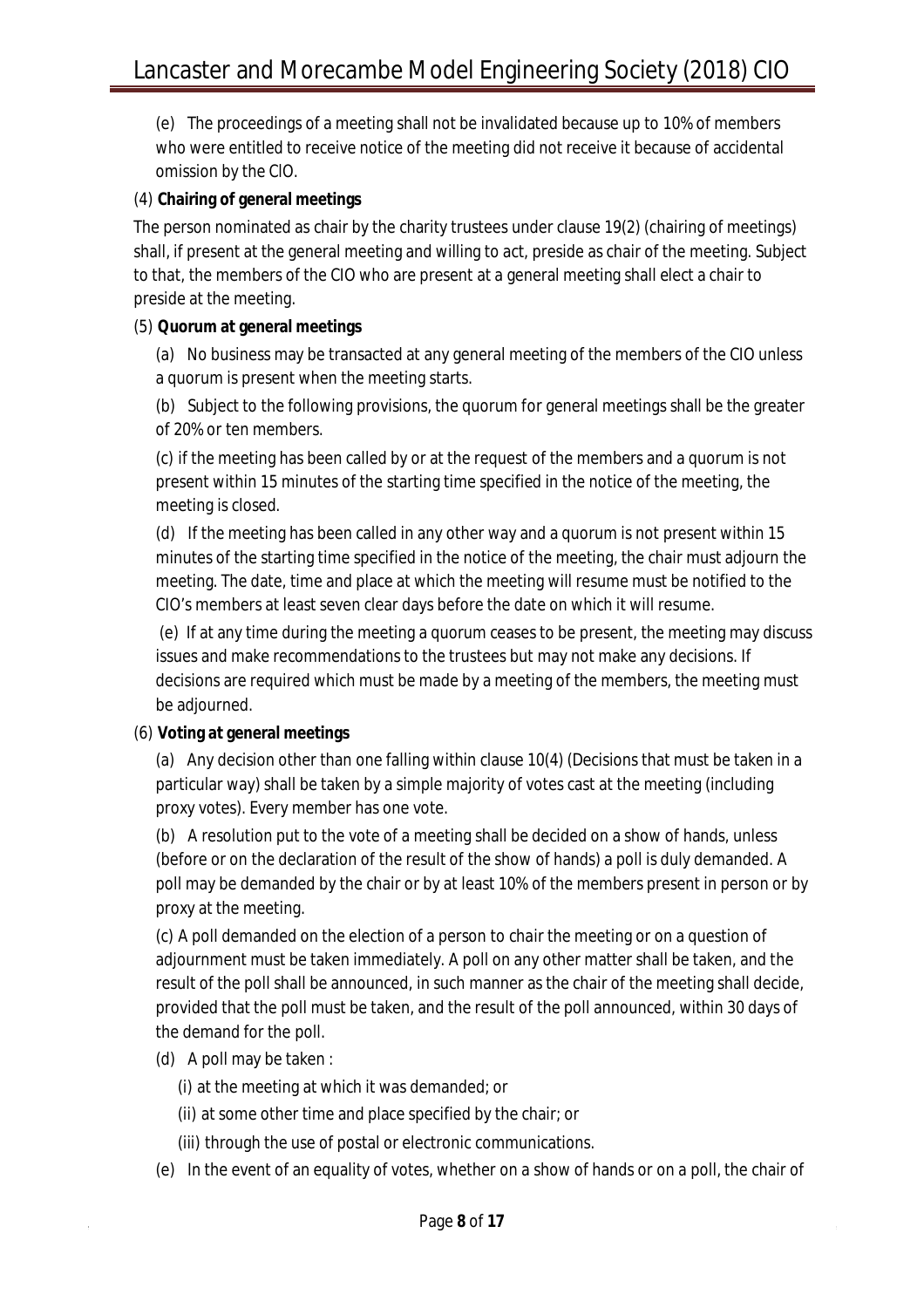the meeting shall have a second, or casting vote.

(f) Any objection to the qualification of any voter must be raised at the meeting at which the vote is cast and the decision of the chair of the meeting shall be final.

(7) **Adjournment of meetings** 

The chair may with the consent of a meeting at which a quorum is present (and shall if so directed by the meeting) adjourn the meeting to another time and/or place. No business may be transacted at an adjourned meeting except business which could properly have been transacted at the original meeting.

(8) **Proxy voting**

(a) Any member of the CIO may appoint another person as a proxy to exercise all or any of that member's rights to attend, speak and vote at a general meeting of the CIO. Proxies must be appointed by a notice in writing (a "proxy notice") which:

(i) states the name and address of the member appointing the proxy;

(ii) identifies the person appointed to be that member's proxy and the general meeting in relation to which that person is appointed;

(iii) is signed by or on behalf of the member appointing the proxy, or is authenticated in such manner as the CIO may determine; and

(iv) is delivered to the CIO in accordance with the constitution and any instructions contained in the notice of the general meeting to which they relate.

(b) The CIO may require proxy notices to be delivered in a particular form, and may specify different forms for different purposes.

(c) Proxy notices may (but do not have to) specify how the proxy appointed under them is to vote (or that the proxy is to abstain from voting) on one or more resolutions.

(d) Unless a proxy notice indicates otherwise, it must be treated as:

(i) allowing the person appointed under it as a proxy discretion as to how to vote on any ancillary or procedural resolutions put to the meeting; and

(ii) appointing that person as a proxy in relation to any adjournment of the general meeting to which it relates as well as the meeting itself.

(e) A member who is entitled to attend, speak or vote (either on a show of hands or on a poll) at a general meeting remains so entitled in respect of that meeting or any adjournment of it, even though a valid proxy notice has been delivered to the CIO by or on behalf of that member.

(f) An appointment under a proxy notice may be revoked by or on behalf of the member by whom or on whose behalf the proxy notice was given.

(g) A notice revoking a proxy appointment only takes effect if it is delivered before the start of the meeting or adjourned meeting to which it relates.

(h) If a proxy notice is not signed or authenticated by the member appointing the proxy, it must be accompanied by written evidence that the person who signed or authenticated it on that member's behalf had authority to do so.

**12. Charity trustees** 

(1) **Functions and duties of charity trustees**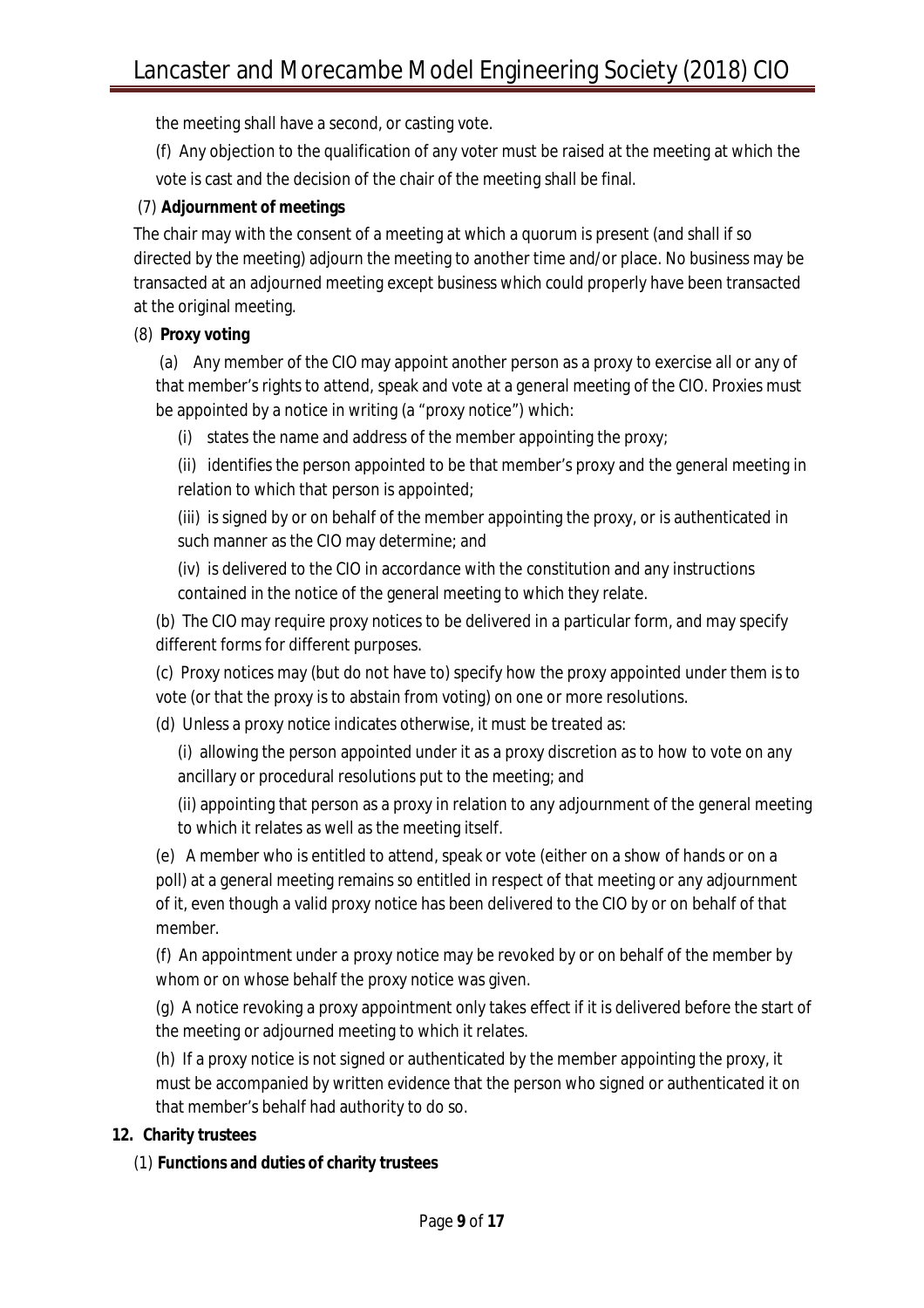The charity trustees shall manage the affairs of the CIO and may for that purpose exercise all the powers of the CIO. It is the duty of each charity trustee:

(a) to exercise his or her powers and to perform his or her functions as a trustee of the CIO in the way he or she decides in good faith would be most likely to further the purposes of the CIO; and

(b) to exercise, in the performance of those functions, such care and skill as is reasonable in the circumstances having regard in particular to:

(i) any special knowledge or experience that he or she has or holds himself or herself out as having; and

(ii) if he or she acts as a charity trustee of the CIO in the course of a business or profession, to any special knowledge or experience that it is reasonable to expect of a person acting in the course of that kind of business or profession.

- (2) **Eligibility for trusteeship** 
	- (a) Every charity trustee must be a natural person.
	- (b) No one may be appointed as a charity trustee:
		- if he or she is under the age of 18 years; or
		- if he or she would automatically cease to hold office under the provisions of clause 15(e).

(c) No one is entitled to act as a charity trustee whether on appointment or on any reappointment until he or she has expressly acknowledged, in whatever way the charity trustees decide, his or her acceptance of the office of charity trustee.

(3) **Number of charity trustees** 

(a) There must be at least three charity trustees. If the number falls below this minimum, the remaining trustee or trustees may act only to call a meeting of the charity trustees, or appoint a new charity trustee.

(b) The maximum number of charity trustees is twelve. The charity trustees may not appoint any charity trustee if as a result the number of charity trustees would exceed the maximum.

(4) **First charity trustees** 

The first charity trustees of the CIO are:

Adrian Dixon, Andrew Dunn, Malcolm Ford, Janet Hirst, Michael Hirst, Anthony Marshall, Geoffrey Martell, Bevis Mulholland, Peter Webster, David Wilson

**13. Appointment of charity trustees** 

(1) At the first annual general meeting of the members of the CIO all the charity trustees shall retire from office;

(2) At every subsequent annual general meeting of the members of the CIO, one-third of the charity trustees shall retire from office. If the number of charity trustees is not three or a multiple of three, then the number nearest to one-third shall retire from office, but if there is only one charity trustee, he or she shall retire;

(3) The charity trustees to retire by rotation shall be those who have been longest in office since their last appointment or reappointment. If any trustees were last appointed or reappointed on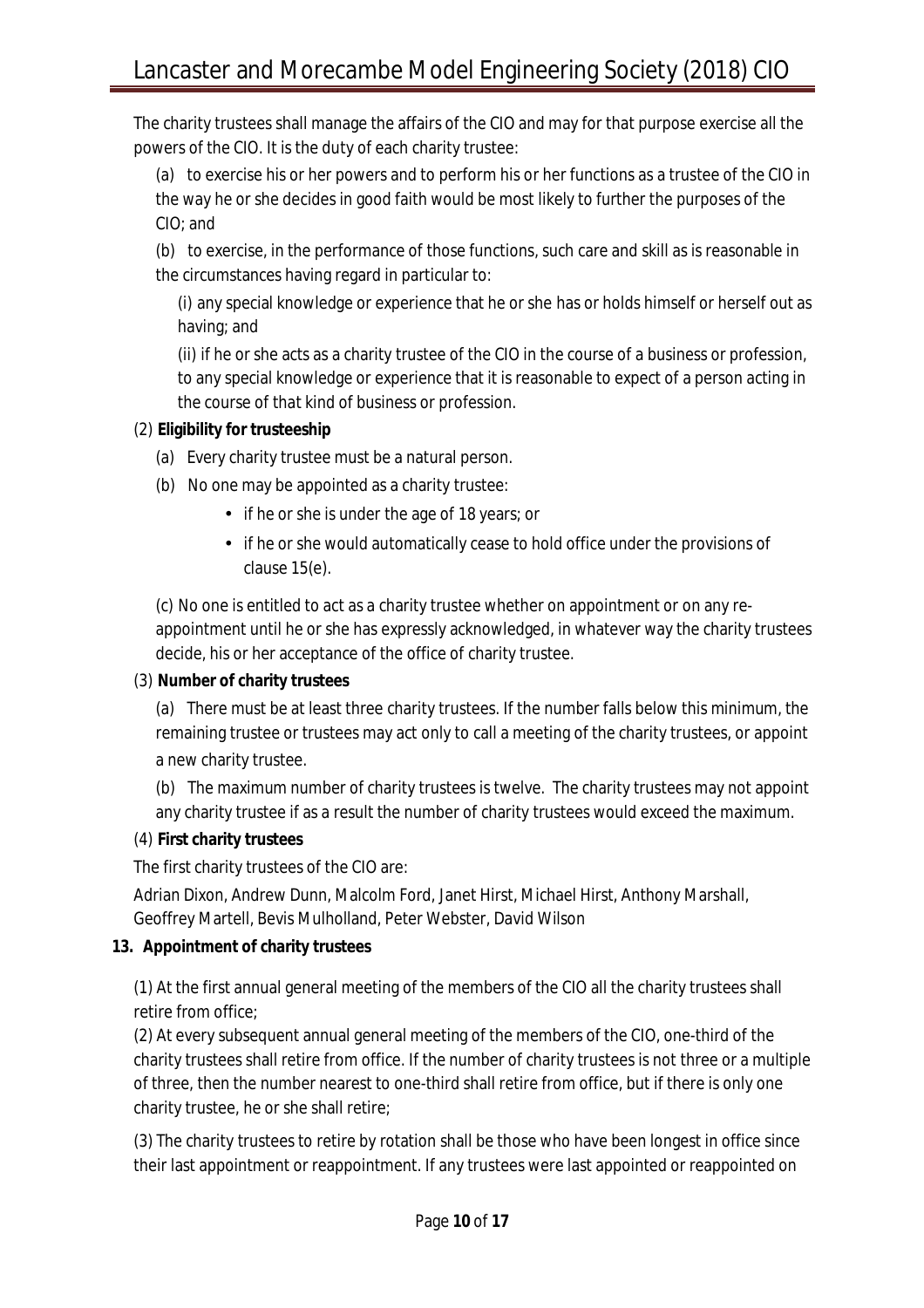the same day those to retire shall (unless they otherwise agree among themselves) be determined by lot;

(4) The vacancies so arising may be filled by the decision of the members at the annual general meeting; any vacancies not filled at the annual general meeting may be filled as provided in subclause (5) of this clause;

(5) The members or the charity trustees may at any time decide to appoint a new charity trustee, whether in place of a charity trustee who has retired or been removed in accordance with clause 15 (Retirement and removal of charity trustees), or as an additional charity trustee, provided that the limit specified in clause 12(3) on the number of charity trustees would not as a result be exceeded;

(6) A person so appointed by the members of the CIO shall retire in accordance with the provisions of sub-clauses (2)and (3) of this clause. A person so appointed by charity trustees shall retire at the conclusion of the next annual general meeting after the date of his or her appointment, and shall not be counted for the purpose of determining which of the charity trustees is to retire by rotation at that meeting.

**14. Information for new charity trustees** 

The charity trustees will make available to each new charity trustee, on or before his or her first appointment:

- (a) a copy of this constitution and any amendments made to it; and
- (b) a copy of the CIO's latest trustees' annual report and statement of accounts.

### **15. Retirement and removal of charity trustees**

(1) A charity trustee ceases to hold office if he or she:

(a) retires by notifying the CIO in writing (but only if enough charity trustees will remain in office when the notice of resignation takes effect to form a quorum for meetings);

(b) is absent without the permission of the charity trustees from all their meetings held within a period of six months and the trustees resolve that his or her office be vacated;

(c) dies;

(d) in the written opinion, given to the CIO, of a registered medical practitioner treating that person, has become physically or mentally incapable of acting as a director and may remain so for more than three months;

- (e) is removed by the members of the CIO in accordance with sub-clause 2 of this clause;
- (f) is disqualified from acting as a charity trustee by virtue of section 178-180 of the Charities Act 2011 (or any statutory re-enactment or modification of that provision); or

(g) ceases to be a member of the CIO.

 (2) A charity trustee shall be removed from office if a resolution to remove that trustee is proposed at a general meeting of the members called for that purpose and properly convened in accordance with clause 11, and the resolution is passed by a two-thirds majority of votes cast at the meeting.

 (3) A resolution to remove a charity trustee in accordance with this clause shall not take effect unless the individual concerned has been given at least 14 clear days' notice in writing that the resolution is to be proposed, specifying the circumstances alleged to justify removal from office, and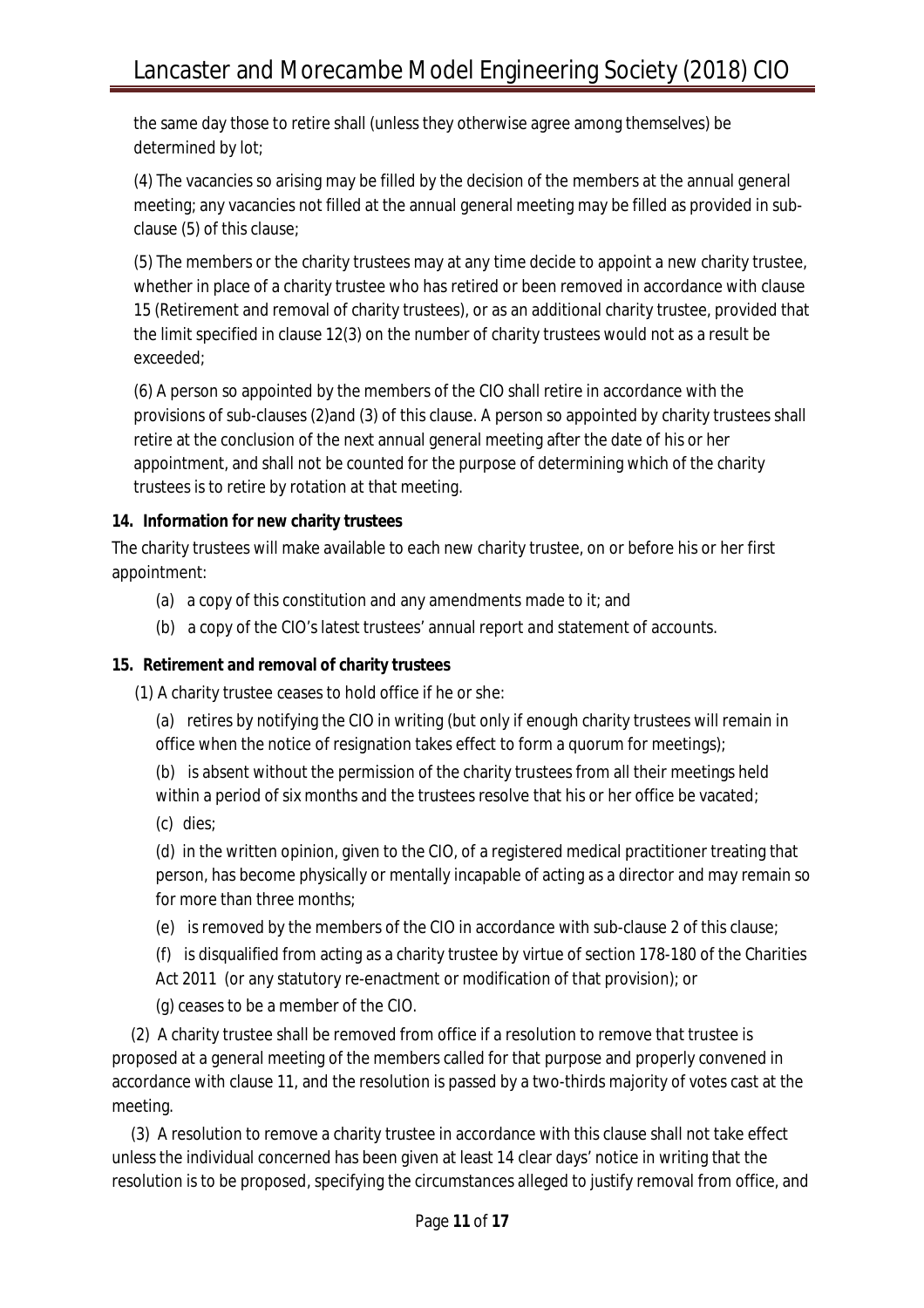has been given a reasonable opportunity of making oral and /or written representations to the members of the CIO.

**16. Reappointment of charity trustees** 

Any person who retires as a charity trustee by rotation or by giving notice to the CIO is eligible for reappointment. A charity trustee who has served for three consecutive terms may not be reappointed for a fourth consecutive term but may be reappointed after an interval of at least one year.

**17. Taking of decisions by charity trustees** 

Any decision may be taken either:

• at a meeting of the charity trustees; or

• by resolution in writing or electronic form agreed by a majority of all of the charity trustees, which may comprise either a single document or several documents containing the text of the resolution in like form to which the majority of all of the charity trustees has signified their agreement. Such a resolution shall be effective provided that

- a copy of the proposed resolution has been sent, at or as near as reasonably practicable to the same time, to all of the charity trustees; and
- the majority of all of the charity trustees has signified agreement to the resolution in a document or documents which has or have been authenticated by their signature, by a statement of their identity accompanying the document or documents, or in such other manner as the charity trustees have previously resolved, and delivered to the CIO at its principal office or such other place as the trustees may resolve within 28 days of the circulation date.
- **18. Delegation by charity trustees**

(1) The charity trustees may delegate any of their powers or functions to a committee or committees, and, if they do, they must determine the terms and conditions on which the delegation is made. The charity trustees may at any time alter those terms and conditions, or revoke the delegation.

(2) This power is in addition to the power of delegation in the General Regulations and any other power of delegation available to the charity trustees, but is subject to the following requirements:

(a) a committee may consist of two or more persons, but at least one member of each committee must be a charity trustee;

(b) the acts and proceedings of any committee must be brought to the attention of the charity trustees as a whole as soon as is reasonably practicable; and

(c) the charity trustees shall from time to time review the arrangements which they have made for the delegation of their powers.

#### **19. Meetings and proceedings of charity trustees**

- (1) **Calling meetings** 
	- (a) Any charity trustee may call a meeting of the charity trustees.

(b) Subject to that, the charity trustees shall decide how their meetings are to be called, and what notice is required.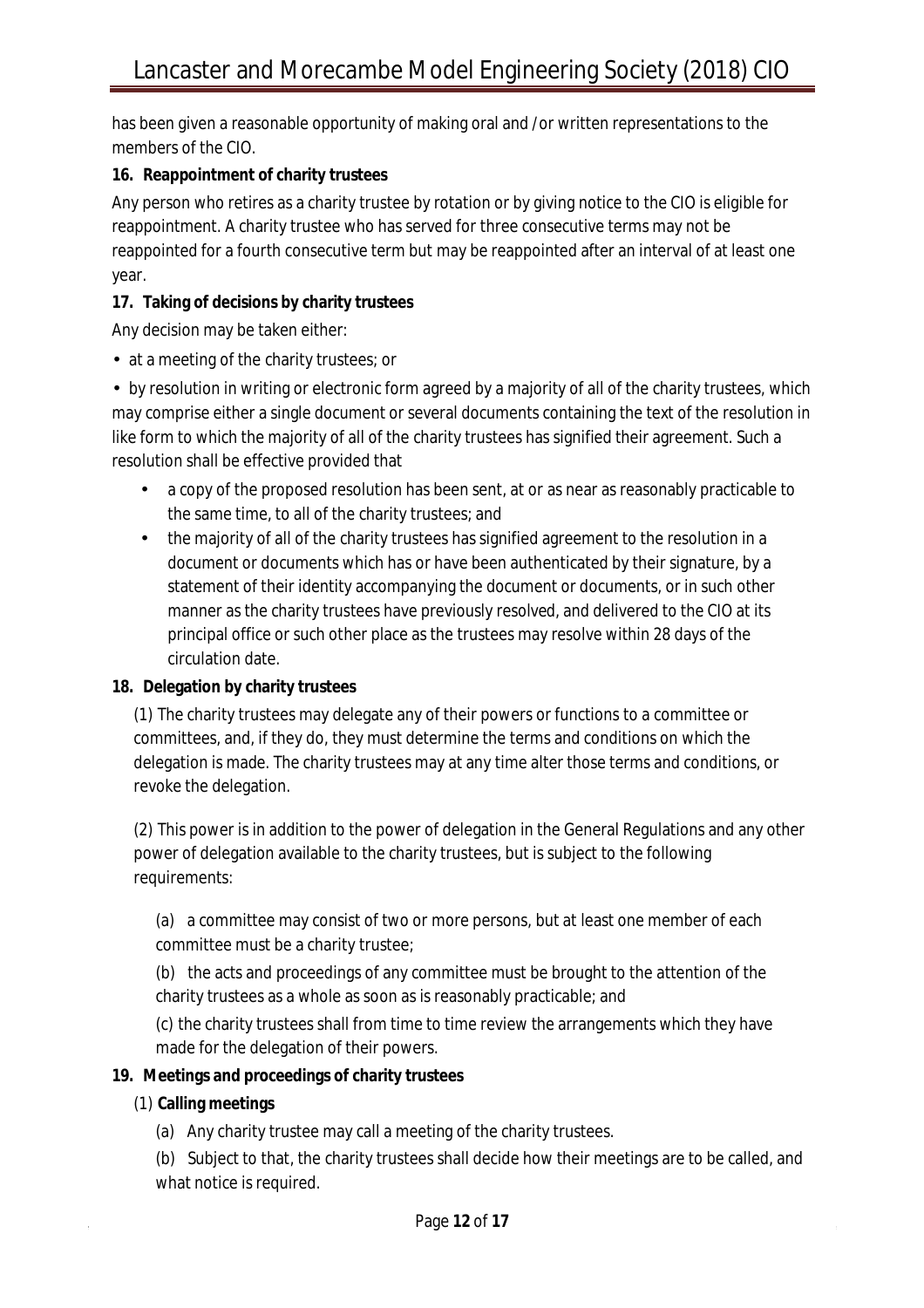# (2) **Chairing of meetings**

The charity trustees may appoint one of their number to chair their meetings and may at any time revoke such appointment. If no one has been so appointed, or if the person appointed is unwilling to preside or is not present within 10 minutes after the time of the meeting, the charity trustees present may appoint one of their number to chair that meeting.

(3) **Procedure at meetings** 

(a) No decision shall be taken at a meeting unless a quorum is present at the time when the decision is taken. The quorum is two charity trustees, or the number nearest to one third of the total number of charity trustees, whichever is greater, or such larger number as the charity trustees may decide from time to time. A charity trustee shall not be counted in the quorum present when any decision is made about a matter upon which he or she is not entitled to vote.

- (b) Questions arising at a meeting shall be decided by a majority of those eligible to vote.
- (c) In the case of an equality of votes, the chair shall have a second or casting vote.
- (4) **Participation in meetings by electronic means**

(a) A meeting may be held by suitable electronic means agreed by the charity trustees in which each participant may communicate with all the other participants.

(b) Any charity trustee participating at a meeting by suitable electronic means agreed by the charity trustees in which a participant or participants may communicate with all the other participants shall qualify as being present at the meeting.

(c) Meetings held by electronic means must comply with rules for meetings, including chairing and the taking of minutes.

**20. Saving provisions** 

(1) Subject to sub-clause (2) of this clause, all decisions of the charity trustees, or of a committee of charity trustees, shall be valid notwithstanding the participation in any vote of a charity trustee:

- who was disqualified from holding office;
- who had previously retired or who had been obliged by the constitution to vacate office;
- who was not entitled to vote on the matter, whether by reason of a conflict of interest or otherwise;

if, without the vote of that charity trustee and that charity trustee being counted in the quorum, the decision has been made by a majority of the charity trustees at a quorate meeting.

(2) Sub-clause (1) of this clause does not permit a charity trustee to keep any benefit that may be conferred upon him or her by a resolution of the charity trustees or of a committee of charity trustees if, but for clause (1), the resolution would have been void, or if the charity trustee has not complied with clause 7 (Conflicts of interest).

**21. Execution of documents** 

(1) The CIO shall execute documents by signature.

(2) A document is validly executed by signature if it is signed by at least two of the charity trustees who are not connected persons.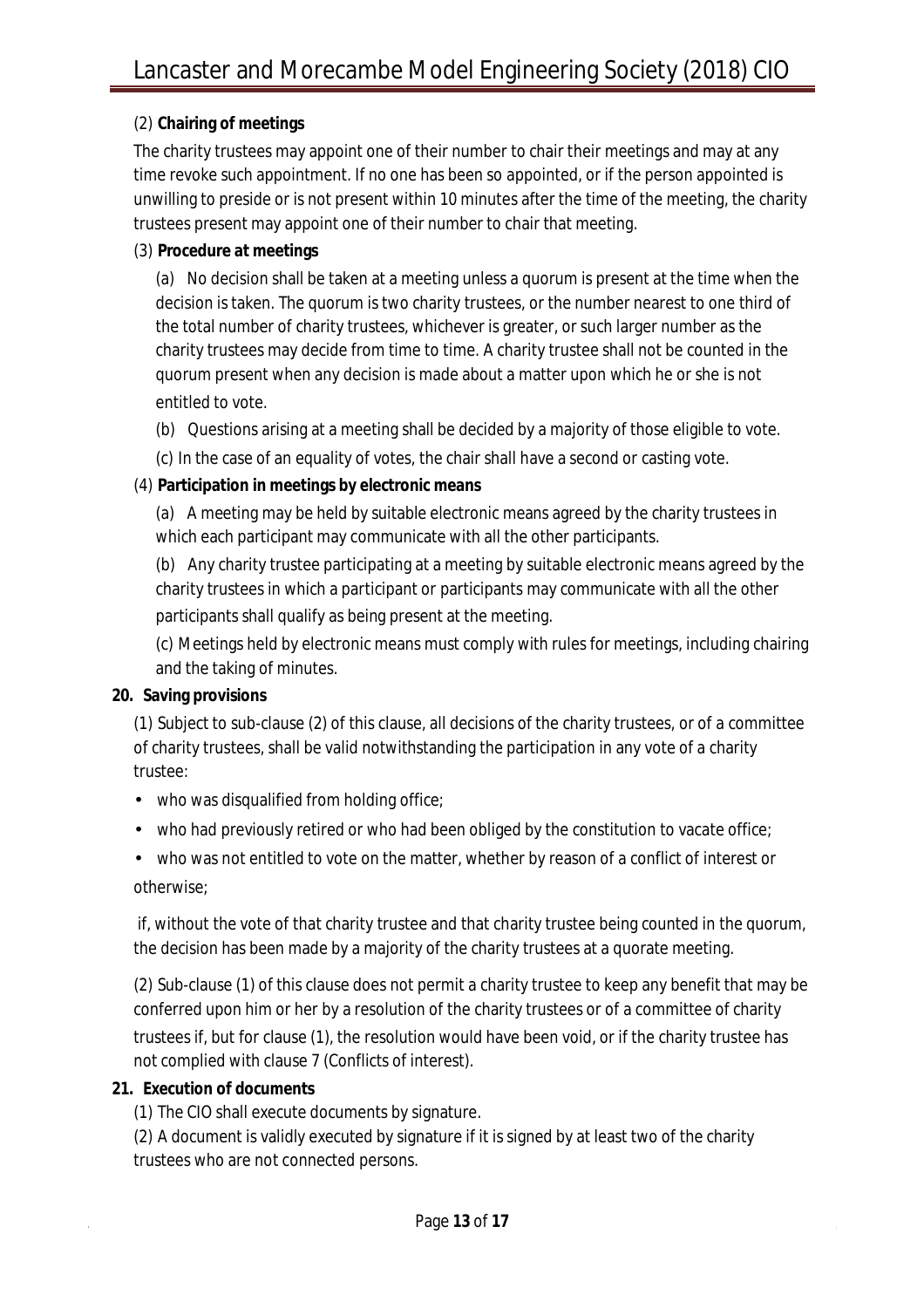**22. Use of electronic communications** 

(1) **General** 

The ClO will comply with the requirements of the Communications Provisions in the General Regulations and in particular:

(a) the requirement to provide within 21 days to any member on request a hard copy of any document or information sent to the member otherwise than in hard copy form;

(b) any requirements to provide information to the Commission in a particular form or manner.

(2) **To the CIO** 

Any member or charity trustee of the CIO may communicate electronically with the CIO to an address specified by the CIO for the purpose, so long as the communication is authenticated in a manner which is satisfactory to the CIO.

(3) **By the CIO** 

(a) Any member or charity trustee of the CIO, by providing the CIO with his or her email address or similar, is taken to have agreed to receive communications from the CIO in electronic form at that address, unless the member has indicated to the CIO his or her unwillingness to receive such communications in that form.

(b) The charity trustees may, subject to compliance with any legal requirements, by means of publication on its website -

(i) provide the members with the notice referred to in clause 11(3) (Notice of general meetings);

(ii) give charity trustees notice of their meetings in accordance with clause19(1) (Calling meetings); and

(iii) submit any proposal to the members or charity trustees for decision by written resolution in accordance with the CIO's powers under clause 10 (Members' decisions), 10(3) (Decisions taken by resolution in writing).

(c) The charity trustees must:

(i) take reasonable steps to ensure that members and charity trustees are promptly notified of the publication of any such notice or proposal;

(ii) send any such notice or proposal in hard copy form to any member or charity trustee who has not consented to receive communications in electronic form.

**23. Keeping of Registers** 

The CIO must comply with its obligations under the General Regulations in relation to the keeping of, and provision of access to, registers of its members and charity trustees.

## **24. Minutes**

The charity trustees must keep minutes of all:

(1) appointments of officers made by the charity trustees;

- (2) proceedings at general meetings of the CIO;
- (3) meetings of the charity trustees and committees of charity trustees including:
	- the names of the trustees present at the meeting;
	- the decisions made at the meetings; and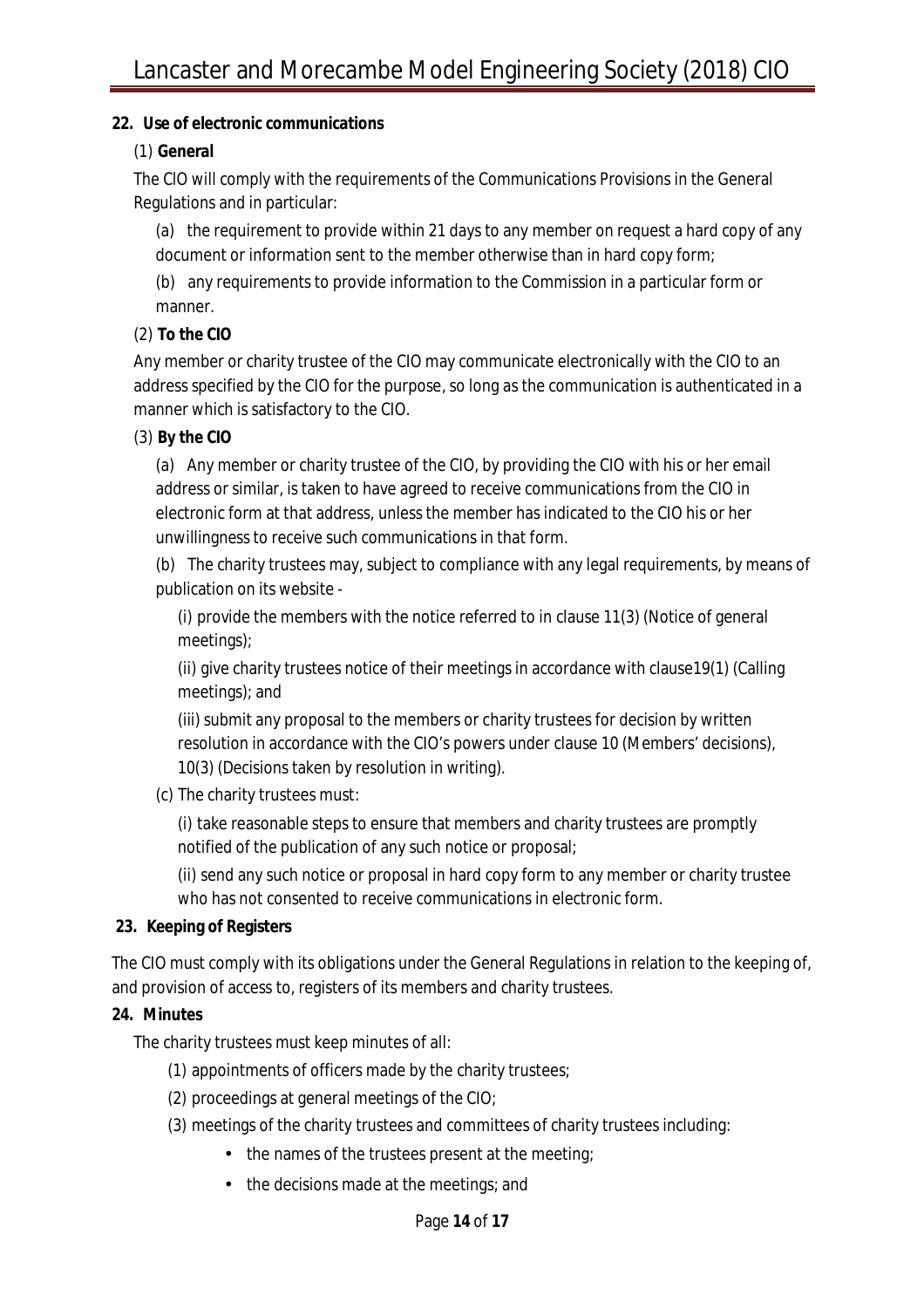• where appropriate the reasons for the decisions;

(4) decisions made by the charity trustees otherwise than in meetings.

**25. Accounting records, accounts, annual reports and returns, register maintenance** 

(1) The charity trustees must comply with the requirements of the Charities Act 2011 with regard to the keeping of accounting records, to the preparation and scrutiny of statements of accounts, and to the preparation of annual reports and returns. The statements of accounts, reports and returns must be sent to the Charity Commission, regardless of the income of the CIO, within 10 months of the financial year end.

(2) The charity trustees must comply with their obligation to inform the Commission within 28 days of any change in the particulars of the CIO entered on the Central Register of Charities.

**26. Rules** 

The charity trustees may from time to time make such reasonable and proper rules or bye laws as they may deem necessary or expedient for the proper conduct and management of the CIO, but such rules or bye laws must not be inconsistent with any provision of this constitution. Copies of any such rules or bye laws currently in force must be made available to any member of the CIO on request.

**27. Disputes** 

If a dispute arises between members of the CIO about the validity or propriety of anything done by the members under this constitution, and the dispute cannot be resolved by agreement, the parties to the dispute must first try in good faith to settle the dispute by mediation before resorting to litigation.

**28. Amendment of constitution** 

As provided by clauses 224-227 of the Charities Act 2011:

- (1) This constitution can only be amended:
	- (a) by a resolution agreed in writing by all members of the CIO; or
	- (b) by a resolution passed by a 75% majority of votes cast at a general meeting of the members of the CIO.

(2) Any alteration of clause 3 (Objects), clause 29 (voluntary winding up or dissolution), this clause, or of any provision where the alteration would provide authorisation for any benefit to be obtained by charity trustees or members of the CIO or persons connected with them, requires the prior written consent of the Charity Commission.

(3) No amendment that is inconsistent with the provisions of the Charities Act 2011 or the General Regulations shall be valid.

(4) A copy of any resolution altering the constitution, together with a copy of the CIO's constitution as amended, must be sent to the Commission within 15 days from the date on which the resolution is passed. The amendment does not take effect until it has been recorded in the Register of Charities.

**29. Voluntary winding up or dissolution** 

(1) As provided by the Dissolution Regulations, the CIO may be dissolved by resolution of its members. Any decision by the members to wind up or dissolve the CIO can only be made:

(a) at a general meeting of the members of the CIO called in accordance with clause 11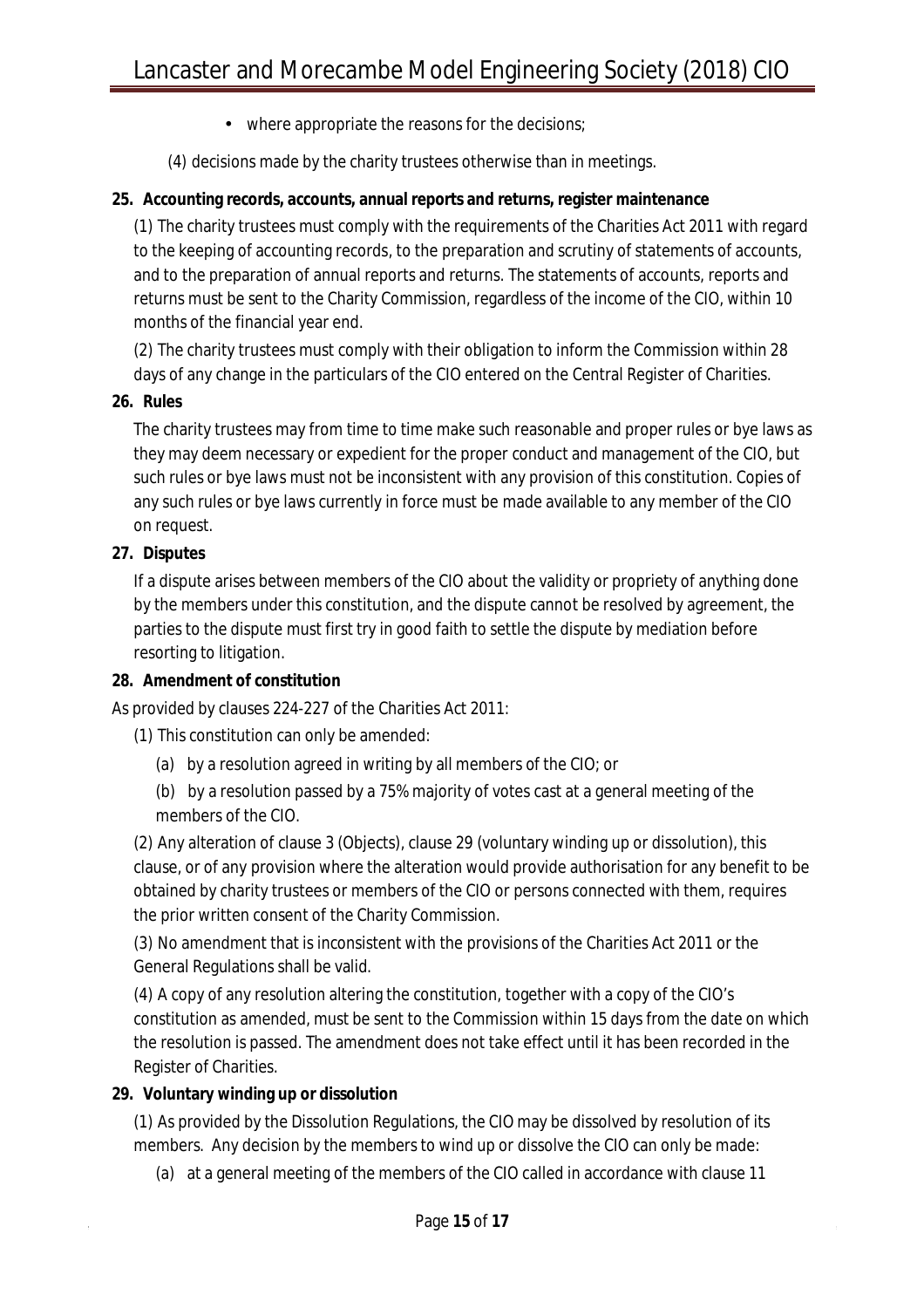(Meetings of Members), of which not less than 14 days' notice has been given to those eligible to attend and vote:

(i) by a resolution passed by a 75% majority of those voting, or

(ii) by a resolution passed by decision taken without a vote and without any expression of dissent in response to the question put to the general meeting; or

(b) by a resolution agreed in writing by all members of the CIO.

(2) Subject to the payment of all the CIO's debts:

(a) Any resolution for the winding up of the CIO, or for the dissolution of the CIO without winding up, may contain a provision directing how any remaining assets of the CIO shall be applied.

(b) If the resolution does not contain such a provision, the charity trustees must decide how any remaining assets of the CIO shall be applied.

(c) In either case the remaining assets must be applied for charitable purposes the same as or similar to those of the CIO.

(3) The CIO must observe the requirements of the Dissolution Regulations in applying to the Commission for the CIO to be removed from the Register of Charities, and in particular:

(a) the charity trustees must send with their application to the Commission:

(i) a copy of the resolution passed by the members of the CIO;

(ii) a declaration by the charity trustees that any debts and other liabilities of the ClO have been settled or otherwise provided for in full; and

(iii) a statement by the charity trustees setting out the way in which any property of the CIO has been or is to be applied prior to its dissolution in accordance with this constitution;

(b) the charity trustees must ensure that a copy of the application is sent within seven days to every member and employee of the CIO, and to any charity trustee of the CIO who was not privy to the application.

(4) If the CIO is to be wound up or dissolved in any other circumstances, the provisions of the Dissolution Regulations must be followed.

## **30. Interpretation**

In this constitution:

"**connected person**" means:

- (a) a child, parent, grandchild, grandparent, brother or sister of the charity trustee;
- (b) the spouse or civil partner of the charity trustee or of any person falling within sub-clause (a) above;

(c) a person carrying on business in partnership with the charity trustee or with any person falling within sub-clause (a) or (b) above;

- (d) an institution which is controlled
	- (i) by the charity trustee or any connected person falling within sub-clause (a), (b), or (c) above; or
	- (ii) by two or more persons falling within sub-clause (d)(i), when taken together
- (e) a body corporate in which —